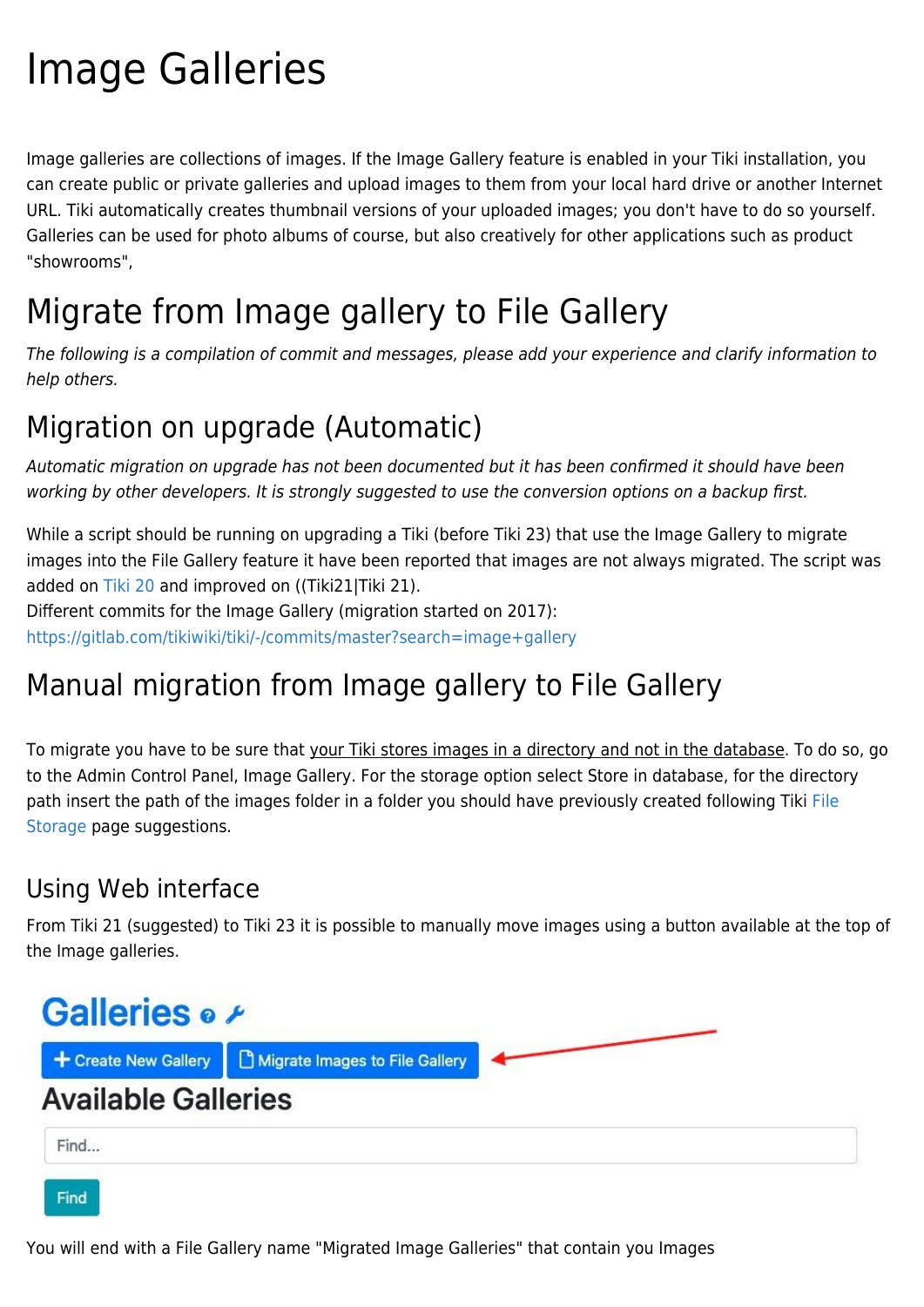| П |               | <b>Filename</b>                           | <b>Name</b>                               | <b>Description</b>                 | <b>Size</b> |
|---|---------------|-------------------------------------------|-------------------------------------------|------------------------------------|-------------|
|   | $\mathcal{F}$ | <b>Migrated Image</b><br><b>Galleries</b> | <b>Migrated Image</b><br><b>Galleries</b> | Converted<br>from image<br>gallery | 657.27 M    |

### Using the Tiki console (shell)

If you have shell access you can use the [Tiki Console](https://doc.tiki.org/Console) and the "gallery:migrate" command.

# Redirect to file gallery

In the Admin control panel, File Gallery there is an option "Redirect to file gallery" it will redirect links and point the previous images migrated to the correct File Gallery.

# Before Tiki 23

# Feature Overview

The following is a short list of Image Gallery features:

- Enable or disable the Image Gallery feature.
- Set display of listing fields, such as description or created date.
- Make a gallery public or private, and control its permissions.
- Create, modify and delete galleries.
- Adjust auto-thumbnailing settings.
- Set the number of thumbnail rows and columns.
- Categorize your galleries.
- Upload images from URL or disk. (NOTE: To upload a lot of pictures at once, upload a .zip file containing all of your image files and Tiki will automatically unzip the image files and enter them into the gallery for you).
- Override auto-thumbnailing by uploading your own thumbnails.
- Enter a name for your uploaded image, or, let Image Gallery use the filename.
- Put coordinates on images and display them using the [maps](https://doc.tiki.org/Maps) feature.
- Directory Batch Loading to upload yor images by scp, ftp, etc
- Batch upload (upload .zip which is decompressed on the server)

#### From Here